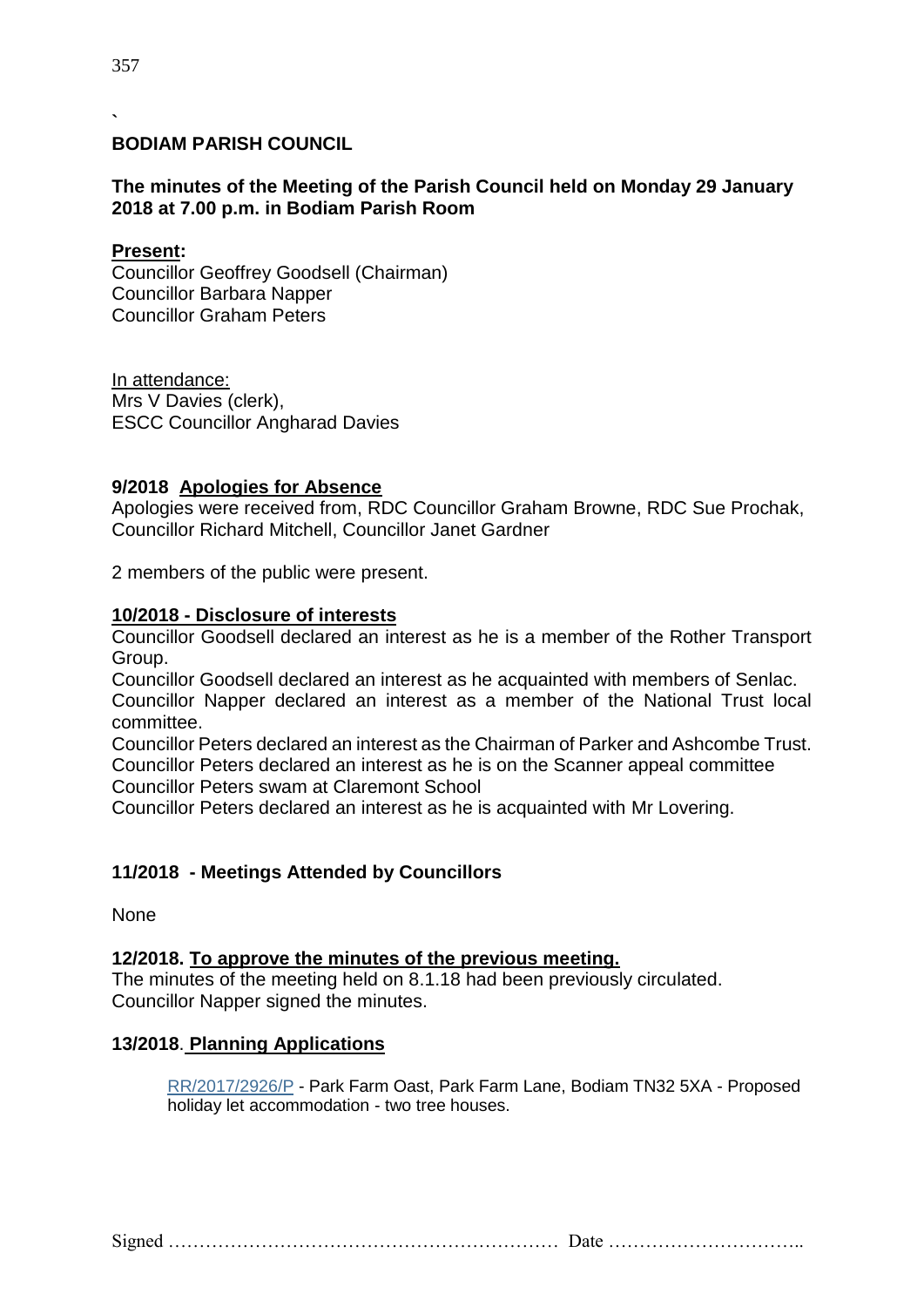The Parish Council objected to the proposal for the following reasons. "*The Rother Valley from Bodiam through to the B2244 and beyond is in grave danger of over development as a tourist hub impacting both on the sensitive setting of Bodiam Castle and the meadows to either side of the river Rother in this attractive area of the AONB. Bodiam already hosts many holiday homes of various kinds and is above capacity during summer months. There is a large new business development on the Robertsbridge side of the B2244, and a long established camp site also on the B2244 which gives rise to regular complaints from neighbours. We consider that further development will have a negative impact on this attractive valley landscape in the AONB".*

# **15/2018 – Crime and Disorder**

There had been graffiti on the lodge gate at Bodiam Manor.

## **16/2018 – Trees and Footpaths**

There was no report.

# **17/2018 - Bodiam Parish Council**

### **a) National Trust**

b) A resident had thanked the Parish Council. The situation with the smell from the cess pit had improved for the moment.

## c) **Parish Assembly**

Thursday 22 March.

Graham Peters would report to the assembly on Finance

## **18/2018 - Rother District Council**

Wealden Council had objected to planning applications which generate more traffic within the locality of Ashdown Forest. Rother District Council were rejecting certain planning applications.

## **19/2018 – East Sussex County Council**

- Residents advised to stay away from A&E due to NHS pressures.
- There was a new contract for Newhaven/ Dieppe Ferries.

## **Councillor Goodsell opened the meeting to the public.**

Residents from Levetts Lane were unhappy with the following incidents at Claremont School:-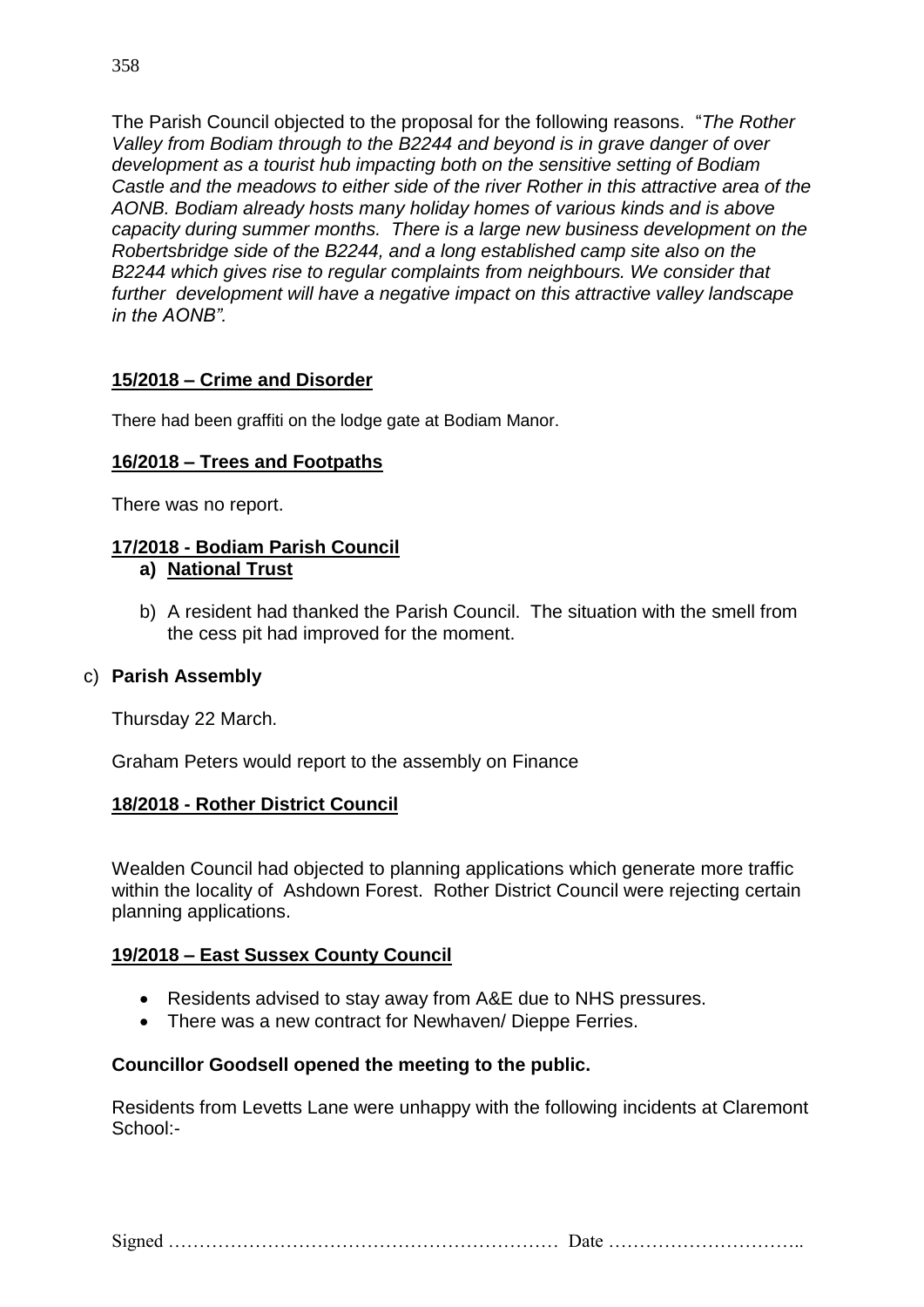- a) Sodiam Orange lighting is on from dusk until 930 pm. The two bright orange lights are opposite the bedroom window and shining into the window. Residents are taking a daily note
- b) A football match took place on the all-weather courts from 3-4pm on Sunday 28 January. This was against the conditions laid out in the approval of the planning application.

#### **Resolution:**

Clerk to contact Sue Prochak

It was reported that the all-weather courts do not seem to be locked. Youths are going in to use the courts at weekends.

#### **There being no further business Councillor Goodsell closed the meeting for public participation.**

## **20/2018 - Recreation Ground**

a) Changing rooms and general upkeep inspection and security. There were no issues.

Bodiam Primary School sports day 13 June 2017, Reserve Friday 15 June. The parish council approved the booking free of charge.

Resolution:

The mowing contract would be agreed Landscape Services

- Recreation Ground 20 cuts at £52.17
- Village Green 15 cuts at £21.45
- War Memorial £7.52 per occasion.

### **21/2018 Finances**

## a) **To Agree the Budget**

Councillor Peters declared a personal interest as he regularly swam at Claremont School.

Councillor Peters declared an interest as a patron of St Michaels Hospice Councillor Napper declared an interest as a member of the National Trust Bodiam Castle local committee.

Councillor Peters declared an interest as Church Warden of St Giles, Bodiam. Counicllor Peters is on the committee for the MRI scanner for the Conquest Hospital. Councillor Goodsell declared an interest as member of the Transport Accessibility Group.

## **Resolution**

The work on the war memorial brasses would be postponed.